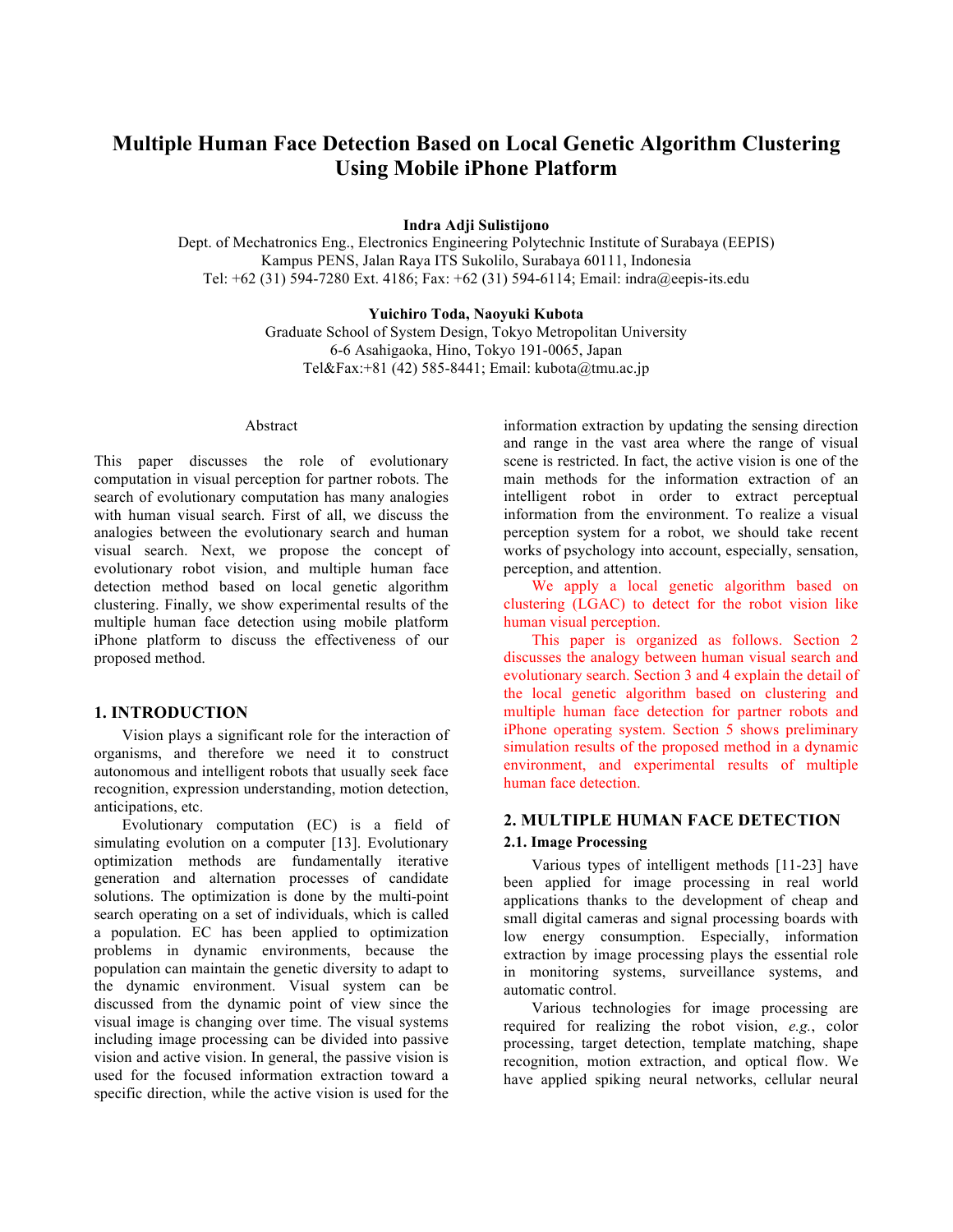networks, self-organizing map, and others for human detection, motion extraction, and shape recognition [24- 30]. In this paper, we focus on multiple human face detection. The detection problem of multiple human face or objects is significantly harder than that of a single person or object. The multiple human face detection problem includes two problems of multiple human face detection problem in each image and a detection problem of detected multiple human face over time. In previous works, multiple human face detection problems have been mainly solved by appearance-based methods. Kalman filter, particle filters, genetic algorithms, particle swarm optimization, and others [11-22] have been applied in appearance-based methods. Furthermore, dynamic model of human movement is also applied to improve the accuracy of multiple human face detection. These methods try to detect the features of human appearance, and to trace them over time, but there are problems on variability of appearance features and computational cost in the real-time multiple human face detection. Therefore, we use only colors corresponding to human face and hair, and propose a local genetic algorithm based on clustering to realize the fast coarse search for multiple human face detection.

#### **2.2 Local Genetic Algorithm in Dynamic Environtment**

The previous section discussed the features of EC in dynamic environment. Next, we discuss a method for the optimization and adaptation in a dynamic environment. Generally, it is very difficult to realize both optimization and adaptation in a real world problem. In order to perform the optimization, it takes much computational time and cost, but the environmental condition might change much. Therefore, the real-time adaptation should be done, but all the population should trace the local minima as much as possible in real-time adaptation, because the current best solution is not guaranteed as the best solution in future. We propose a local genetic algorithm based on clustering (LGAC) as a distributed search method based on local hill-climbing of clustered individuals (Fig. 3).

Basically, each individual is composed of diploid, i.e., the self-best solution and candidate solution. If the fitness value of the candidate solution is larger than that of the self-best solution, the candidate solution is replaced with the self-best solution. In this way, each individual performs the elitist selection. We use the term of personal best or self-best that inspired from particle swarm optimization (PSO) invented by Eberhart and Kennedy [14,15]. Furthermore, we use the elitist crossover in the following updating rule;

$$
x_{ij} \leftarrow x_{ij} + \alpha_1 r_1 (x_{i,j}^5 - x_{i,j}) + \alpha_2 r_2 (x_{i,j}^5 - x_{i,j}) + \alpha_n N(0,1) \quad (1)
$$

where  $x_{i,j}^S$  is the self-best solution;  $x_{L,j}^S$  is the locally best solution in a cluster;  $r_1$  and  $r_2$ , are uniform random value between 0 and 1.0;  $N(0,1)$  is a normal random value with average of 0 and 1.0, and  $\alpha_1$ ,  $\alpha_2$ , and  $\alpha_N$ are coefficients. Furthermore, we can use adaptive mutation as follows;

$$
\alpha_{N} = \beta_{1} \cdot \frac{f_{i} - f_{\min}}{f_{\max} - f_{\min}} + \beta_{2}
$$
 (2)

where  $f_{\text{max}}$  and  $f_{\text{min}}$  are the maximal value and minimal value of fitness values in a local cluster or the population;  $\beta_1$  and  $\beta_2$ , are coefficient and offset, respectively. The proposed method is similar to PSO, but in this paper, we explicitly use a mutation factor in order to trace local minima in a dynamic environment.

We use the *k*-means algorithm [23] as a clustering method. The *k*-means algorithm is one of the most popular iterative descent clustering methods. The inputs to *K*-means algorithm are  $(x_{i,1}, x_{i,2},...,x_{i,m})$  of the *i*th candidate solution. The number of clusters is *K*. When the reference vector of the *k*th cluster is represented by  $r_k = (r_{k,1}, r_{k,2}, \dots, r_{k,2})$ , the Euclidian distance between the *i*th input vector  $u_i = (x_{i,1}, x_{i,2}, \dots, x_{i,m})$  and the *k*th reference vector is defined as

$$
d_{i,k} = \left\| u_i \, r_k \right\| \tag{3}
$$

Next, the reference vector minimizing the distance  $d_{i,k}$ is selected by

$$
c_i = \arg\min_k \{ \|u_i, r_k\| \} \tag{4}
$$

where  $c_i$  is the cluster number which the *i*th input belongs to.



**Fig. 3.** Search of LGAC in a dynamic environment; fitness landscape is depicted as monochrome gradation

After selecting the nearest reference vector to each input, the *k*th reference vector is updated by the average of the inputs belonging to the *k*th cluster. If the update is not performed at the clustering process, this updating process is finished. Figure 4 shows an example of the search of the proposed method in a dynamic environment using Gaussian functions. As shown in Fig.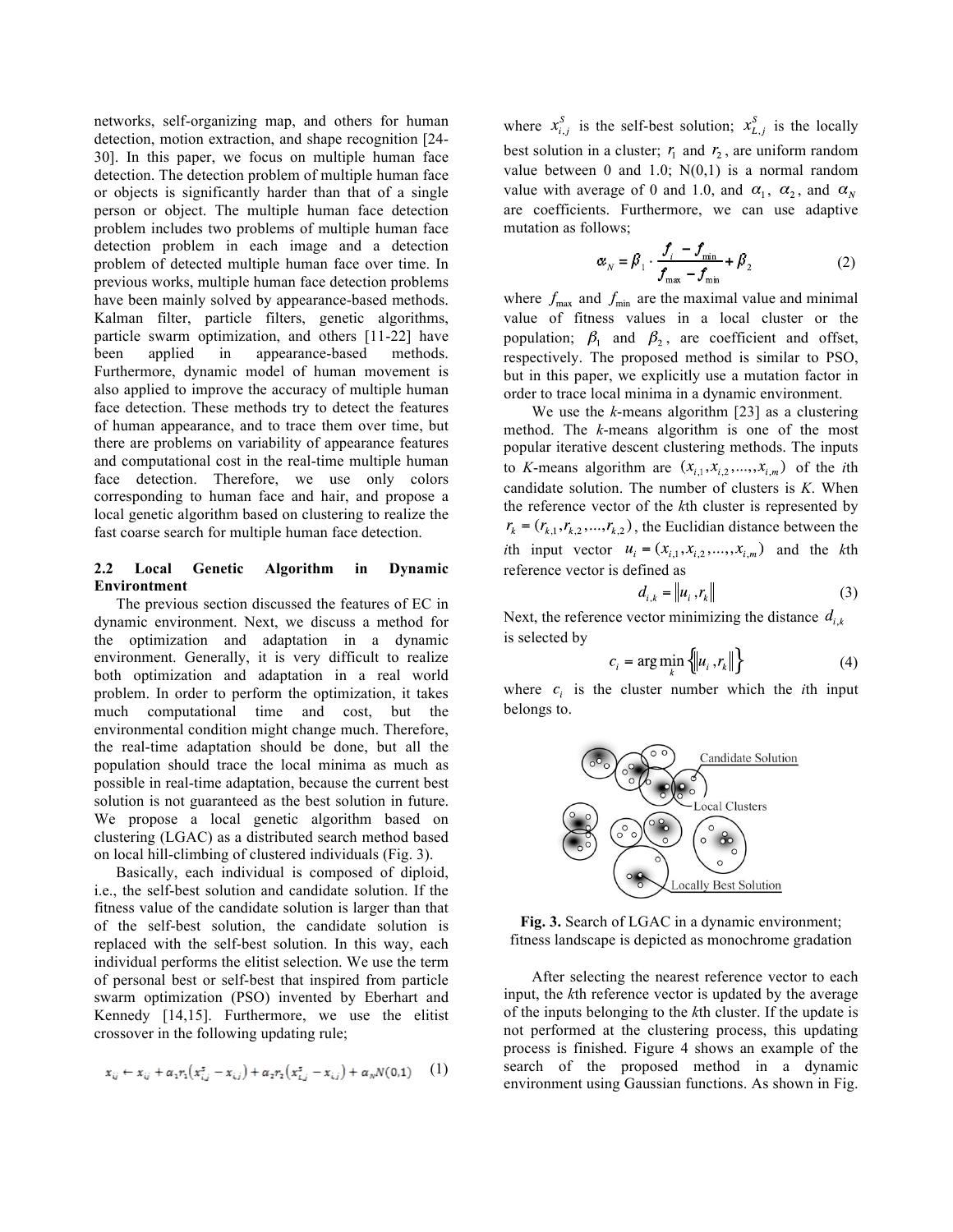3, the number of local clusters should be larger than that of modalities in the dynamic environment. However, the change of fitness landscape is unknown beforehand. Therefore, we prepare the sufficient number of clusters. In this way, the genetic search is mainly conducted within a local cluster.

#### **2.3. Human Detection**

Human detection is one of the most important tasks for partner robots. Pattern matching has been performed by various methods such as template matching, cellular neural network, neocognitron, and dynamic programming (DP) matching. In general, pattern matching is composed of two steps of target detection and target recognition. The aim of target detection is to extract a target from an image, and the aim of the target recognition is to identify the target from classification candidates. Since the image processing takes much computational time and cost, the full size of image processing to every image is not practical. Therefore, we use the reduced size of image to detect a moving object for the fast human detection.

First, the robot calculates the center of gravity (COG) of the pixels different from the previous image as the differential extraction. The size of image used in the differential extraction is updated according to the previous human detection result. The differential extraction calculates the difference of the number of pixels based on color difference between the previous and current images. If the robot does not move, the COG of the difference represents the location of the moving object. Therefore, the main search area for the human detection can be formed according to the COG for the fast human detection.

The area corresponding to human skin and hair colors is extracted by the proposed method, LGAC, based on template matching. Figure 4 shows a candidate solution of a template used for detecting a target. A template is composed of numerical parameters of  $(g_{i,1}, g_{i,2})$ ,  $g_{i,3}$ , and  $g_{i,4}$ . The number of individuals is *G*. Fitness value is calculated by the following equation,

 $F_{_{i}}=C_{_{Skin}}+C_{_{Hair}}+\eta_{_{1}}\cdot C_{_{Skin}}\cdot C_{_{Hair}}-\eta_{_{2}}\cdot C_{_{Other}}$  (5) where  $C_{Skin}$ ,  $C_{Hair}$  and  $C_{Other}$  indicate the numbers of pixels of the colors corresponding to human skin, human hair, and other colors, respectively;  $\eta_1$  and  $\eta_2$  are the coefficients  $(\eta_1, \eta_2 > 0)$ .



**Fig. 4.** A candidate solution of a template used for human detection

## **3. IPHONE OPERATING SYSTEM (IOS) 3.1 iPhone OS Event-Handling System**

Since introducing in January 2007 on Apple Event: Macworld at San Fransisco, iPhone become one of smartphone that people want to try to develope the application on iPhone. One of interesting application is based on camera on iPhone. In this first research on iPhone camera, we use camera for image capturing.

The iPhone OS event-handling system is responsible for detection touch and motion events and delivering them to your application. All events are delivered to the application through the UIApplication object, which manages the queue of incoming events and distributes them to other parts of the application. For most applications, touches are the most significant type of event you can receive. Other types of events may also be generated and delivered, but touches reflect direct interactions with your application's views.

When it launches an application, the system creates both a process and a single thread for the application. This initial thread becomes the application's main thread. This is where the UIApplication object sets up the main run loop and configures its event-handling code, as shown in Figure 5. As touch events come into the application, they are queued until the application is ready to process them. The application processes events in the main run loop to ensure that they are handled sequentially as they arrive. The actual handling of a given event usually occurs in other objects, such as your application's views and view controllers.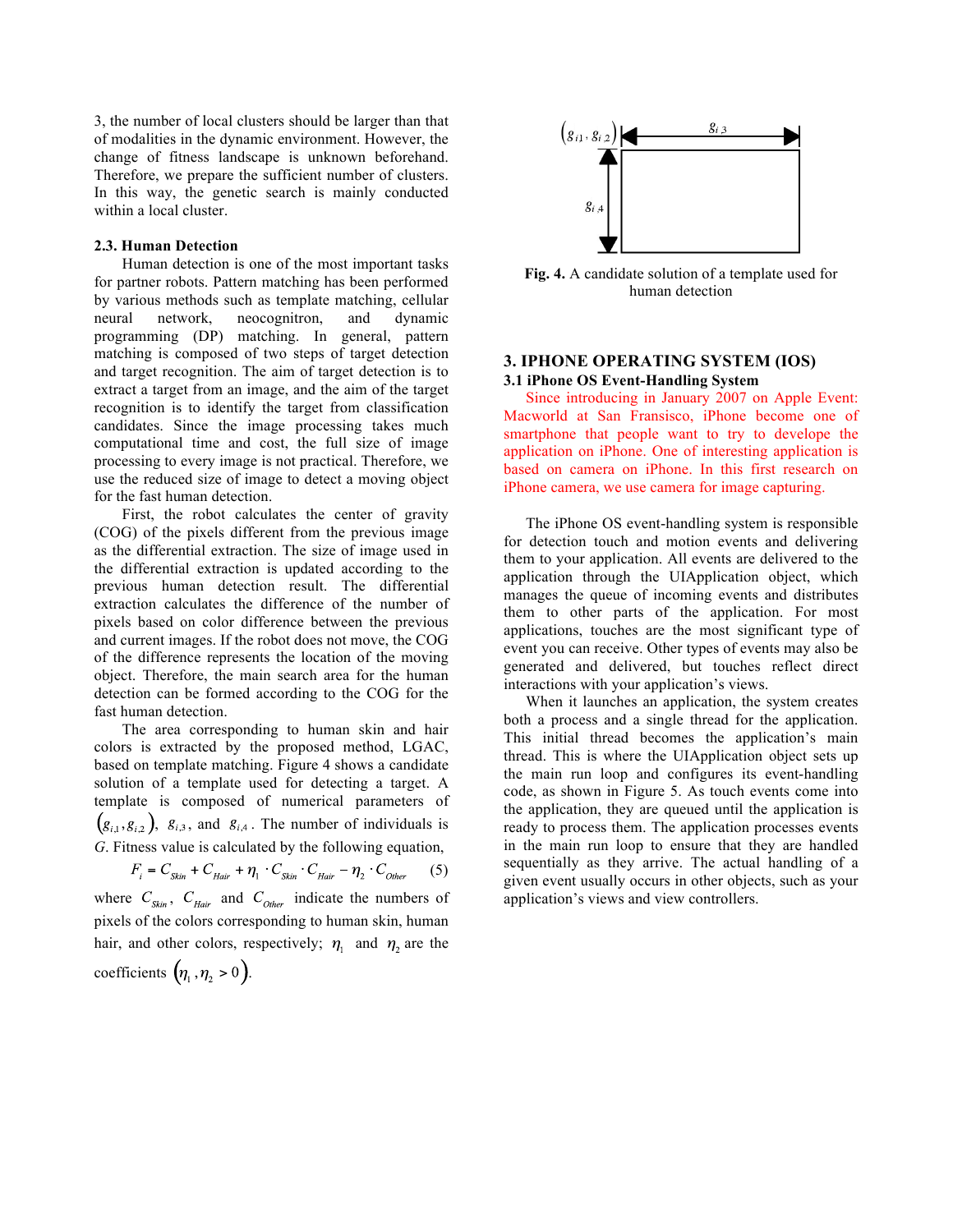

**Fig. 5.** Processing events in the main run loop (source: *iPhone Application Programming Guide Book*, Apple Developer, 2010-06-14, pp.41)

A run loop monitors sources of input for a given thread of execution. The application's event queue represents one of these input sources. When an event arrives, the run loop wakes up the thread and dispatches control to the handler for the event queue, which in this case is the UIApplication object. When the handler finishes, control passes back to the run loop, which then processes another event, processes other input sources, or puts the thread to sleep if there is nothing more to do.

#### **3.2 View Coordinates in iPhone**

Coordinates in UIKit are based on a coordinate system whose origin is in the top-left corner and whose coordinate axes extend down and to the right from that point. Coordinate values are represented using floatingpoint numbers, which allow for precise layout and positioning of content and allow for resolution independence. Figure 5 shows this coordinate system relative to the screen, but this coordinate system is also used by the UIWindow and UIView classes. This particular orientation was chosen to make it easier to lay out controls and content in user interfaces, even though it differs from the default coordinate systems in use by Quartz and Mac OS X.



**Fig. 6.** A candidate solution of a template used for human detection (source: *View Programming Guide for iOS*, Apple Developer, 2010-06-14, pp.18)

Every window and view object maintains its own local coordinate system. All drawing in a view occurs relative to the view's local coordinate system. The frame rectangle for each view, however, is specified using the coordinate system of its parent view, and coordinates delivered as part of an event object are specified relative to the coordinate system of the enclosing window. For convenience, the UIWindow and UIView classes each provide methods to convert back and forth between the coordinate systems of different objects.

# **4. EXPERIMENTAL RESULTS**

This section shows experimental results of multiple human face detection of a partner robot by the proposed method where the maximal number of humans is 4. We used three kinds of images as shown in Figure 7.



**Fig. 7.** A snapshot of iPhone screen input of still images: photo from library, photo with camera and Lena default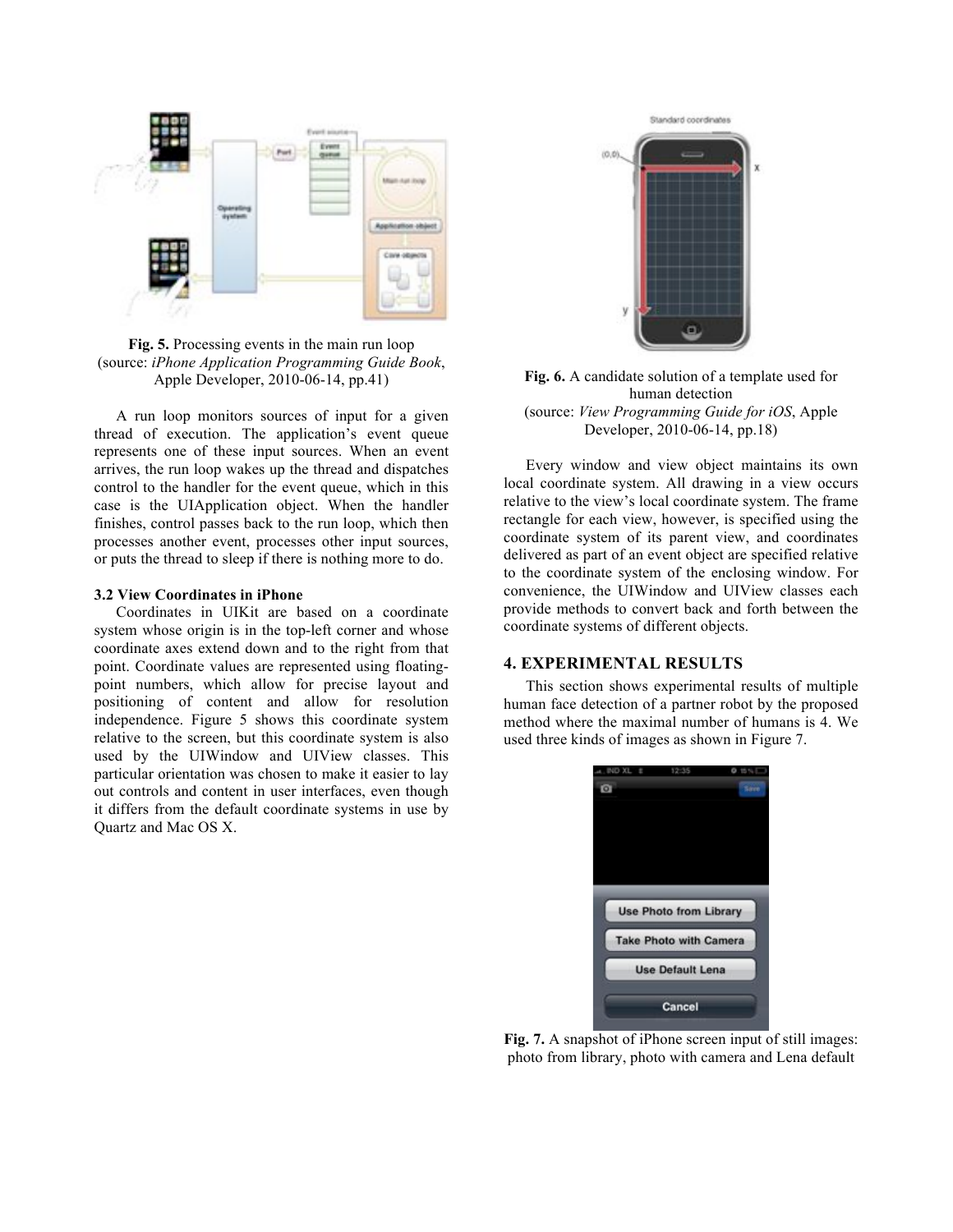Figure 8 shows multiple human face detection experimental results on iPhone human detection results by blue boxes corresponding to the best solutions in the local clusters. Such a misdetection sometimes occurs, but we can improve this problem by using human facial landmark extraction in our previous research [26]. However, since the aim of the partner robots is not to track all multiple human face in the human detection, but to track the near multiple human face for the communication with them. Of course, the precise multiple human face detection is also very important, but the partner robots should perform various functions such as voice recognition and gesture recognition simultaneously. Therefore, the partner robots should perform the human detection with less computational time and cost.

#### **5. CONCLUSIONS**

In this paper, we proposed a local genetic algorithm based on clustering in order to improve the human detection performance. The proposed method sufficiently performs the detection of several human face. However, the proposed method sometimes misdetects objects similar to skin and hair colors. In order to improve the performance of the human detection, we will incorporate an extraction method of the human facial landmarks into the human detection method [30].

As another future work, we intend to develope online human face detection on iPhone platform for facial expression recognition and focus to .

#### **References**

- [1] W. James, "*Principles of Psychology*", Holt, NewYork, 1890.
- [2] H. H. Bulthoff, S. W. Lee, T. A. Poggio, and C. Wallraven, "*Biologically Motivated Computer Vision*", Springer-Verlag, 2002.
- [3] A. Mori, S. Uchida, R. Kurazume, R. Taniguchi, T. Hasegawa, and H. Sakoe, "Early Recognition and Prediction of Gestures", *Proc. Int. Conf. on Pattern Recognition*, Hong Kong, pp. 560- 563, 2006.
- [4] R.C.Gonzalez and R.E.Woods, *Digital Image Processing*, Addison Wesley, 1992.
- [5] D.A.Forsyth and J.Ponce, *Computer Vision*, A Modern Approach, Prentice Hall, 2003.
- [6] D. Goldberg, *Genetic Algorithms in Search, "Optimization and Machine Learning*", Massachusetts: Addison Wesley Publishing Company Inc., 1989.
- [7] J. H. Holland, "*Adaptation in Natural and Artificial Systems*", First MIT Press Ed., Massachusetts: The MIT Press, 1992.
- [8] D. Fogel, "*Evolutionary Computation*", New York: IEEE Press, 1995.
- [9] R. C. Eberhart, J. Kennedy, and Y. Shi, "*Swarm Intelligence*", San Francisco: Morgan Kaufmann Publ., 2001.
- [10] J. Kennedy and R. Eberhart, "Particle Swarm Optimization" *Proc. IEEE Int. Conf. Neural Netw.*, Perth, Australia, pp. 1942- 1945, 1995.
- [11] G. G. Syswerda, "A Study of Reproduction in Generational and Steady-state Genetic Algorithms", *Genetic Algorithms*, San Mateo: Morgan Kaufmann Publ. Inc., 1991
- [12] S. Watanabe, T. Hiroyasu and M. Miki, "LCGA: Local Cultivation Genetic Algorithm for Multi-Objective Optimization Problems", *Proc. Genetic and Evolutionary Comp. Conf.,* pp. 762-763, 2002.
- [13] E. Bonabeau, M. Dorigo and G. Theraulaz, "*Swarm Intelligence: From Natural to Artificial Systems*", New York: Oxford University Press, 1999.
- [14] M. Dorigo and T. Stutzle, "*Ant Colony Optimization*", Bradford Books, The MIT Press, 2004.<br>J. Branke, "Evolutionary"
- [15] J. Branke, "Evolutionary Optimization in Dynamic Environments", *Vol. 3 of the Book Series on Genetic Algorithms and Evolutionary Computation*, Kluwer Academic Publ. 2001.
- [16] J. Huidong, L. K. Sak, and W. M. Leung, "Genetic-guided Model-based Clustering Algorithms" *Proc. 2001 Int. Conf. on Art. Intelligence*, vol. 2, pp. 653-659, 2001.
- [17] M. Lozano, F. Herrera, N. Krasnogor, and D. Molina. "Real-Coded Memetic Algorithms with Crossover Hill-Climbing", *Evolutionary Comp.*, The MIT Press, Cambridge, Massachusetts, USA, vol. 12, no. 3, pp. 273-302, 2004.
- [18] T. Hastie, R. Tibshirani, J. Friedman, "*The Elements of Statistical Learning: Data Mining, Inference, and Prediction*", New York: Springer-Verlag, 2001.
- [19] N. Kubota and K. Nishida, "The Role of Spiking Neurons for Visual Perception of A Partner Robot", *Proc. 2006 IEEE World Cong. Comp. Intelligence*, pp. 530-537, 2006.
- [20] N. Kubota and K. Nishida, "Cooperative Perceptual Systems for Partner Robots Based on Sensor Network", *Int. J. Comp. Sci. and Netw. Security,* Vol. 6, No. 11, pp. 19-28, 2006.
- [21] N. Kubota, "Visual Perception and Reproduction for Imitative Learning of A Partner Robot", *WSEAS Trans. Signal Processing*, vol. 2, no.5, pp. 726-731, 2006.
- [22] N. Kubota, "Computational Intelligence for Structured Learning of A Partner Robot Based on Imitation", *Info. Sci.,* vol. 171, no. 4, pp. 403-429, 2005.
- [23] I. A. Sulistijono and N. Kubota, "Particle Swarm Intelligence Robot Vision for Multiple Human Tracking of A Partner Robot", *Proc. Society of Instrument and Control Eng. Annual Conf.*, pp. 604-608, 2007.
- [24] I. A. Sulistijono and N. Kubota, "Evolutionary Robot Vision and Particle Swarm Optimization for Multiple Human Heads Tracking of A Partner Robot", *Proc. IEEE Cong. Evolutionary Comp.*, pp. 1535-1541, 2007.
- [25] N.Kubota, T.Ohinata, S.Wakisaka, H.Liu, Extraction of Facial Landmarks for a Partner Robot Based on Evolutionary Computation, *Proc. Comp. Intelligence, Robotics and Autonomous Sys.*, Massey University, Palmerston North, New Zealand, November 28-30, pp. 44-49, 2007.
- [26] Naoyuki Kubota, Indra Adji Sulistijono, Evolutionary Robot Vision for People Tracking Based on Local Clustering, 2008 World Automation Congress (WAC2008), Proceeding (CD ROM) of the 6th International Forum on Multimedia and Image Processing (IFMIP2008), Hawaii, USA, Sep 28 - Oct 2, 2008.
- [27] Indra Adji Sulistijono, Zaqiatud Darojah, Abdurahman Dwijotomo, Dadet Pramadihanto and Naoyuki Kubota, Facial Expression Recognition Using Back Propagation, Proceeding (CD ROM) of The 2010 International Symposium on Intelligent Systems (iFAN 2010), Tokyo, Japan, Sep 25-26, 2010, paperID:0569.